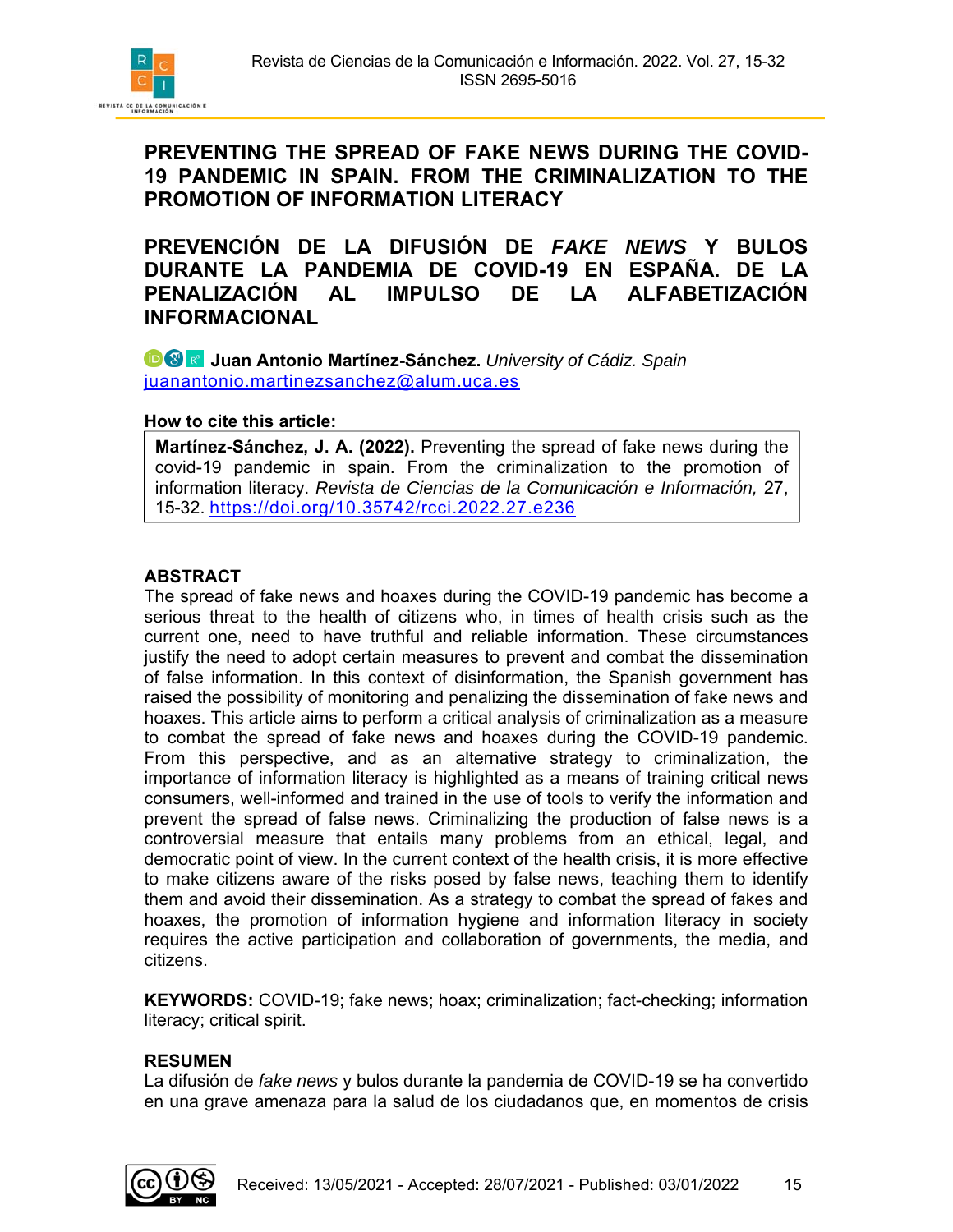sanitaria como el actual, necesitan disponer de información veraz y fiable. Ello justifica la necesidad de adoptar determinadas medidas al objeto de prevenir y combatir la difusión de información falsa. En este contexto de desinformación, el gobierno español ha planteado la posibilidad de monitorizar y penalizar la difusión de *fakes* y bulos. Este artículo tiene como objetivo realizar un análisis crítico de la penalización como medida para combatir la difusión de *fakes news* y bulos durante la pandemia de COVID-19. Desde esta perspectiva, y como estrategia alternativa a la penalización se destaca la importancia de la alfabetización informacional como medio de formar consumidores de noticias críticos, bien informados y formados en el empleo de herramientas para verificar información y prevenir la propagación de noticias falsas. Penalizar la elaboración y difusión de noticias falsas es una medida polémica que entraña numerosos problemas desde un punto de vista ético, legal y, sobre todo, democrático. En la situación actual de crisis sanitaria resulta más eficaz concienciar a los ciudadanos sobre los riesgos que suponen las falsas noticias, enseñándoles a identificarlas y a evitar su difusión. Como estrategia para combatir la difusión de *fakes* y bulos, el fomento de la higiene informativa y la alfabetización informacional de la sociedad requieren de la participación y colaboración activa de los gobiernos, medios de comunicación y, sobre todo, de los ciudadanos.

**PALABRAS CLAVE:** COVID-19, fake news, bulo, penalización, verificación de información, alfabetización informacional, espíritu crítico

Translation by **Paula González** (Universidad Católica Andrés Bello, Venezuela)

#### **1. INTRODUCTION**

Fake news is false news deliberately disseminated to deceive, manipulate, mislead, discredit, or exalt an institution, group, or person, or obtaining some type of economic, ideological, or political benefit (García, 2019).

Related to the concept of fake news, and especially popularized in our country during the pandemic caused by the COVID-19 virus (SARS-CoV-2), is the term hoax, which describes "all content that is intentionally false and of truthful appearance, conceived to deceive citizens, and publicly disseminated through any platform or social media" (Salaverría et al., 2020, p. 4).

Among the characteristics that define fake news items are their falsehood and intentionality (Wardle, 2017; Bakir and McStay, 2018); their ease of propagation (Vosoughi, Roy, and Aral, 2018); their persistence over time, since they continue to spread even when they have been denied; the fact of containing a high emotional charge, which awakens feelings and influences the reader's state of mind, often mobilizing them to action (Álvarez Calvo, 2020); and their ability to multiply in situations of uncertainty and crisis, in which human beings feel the urgent need to seek and obtain information (Masip et al., 2020).

Fake news has now become a serious threat to democracy and freedom of expression (Bennett and Livingston, 2018), as the results of the latest Eurobarometer testify, according to which 83% of Europeans perceive fake news as a problem for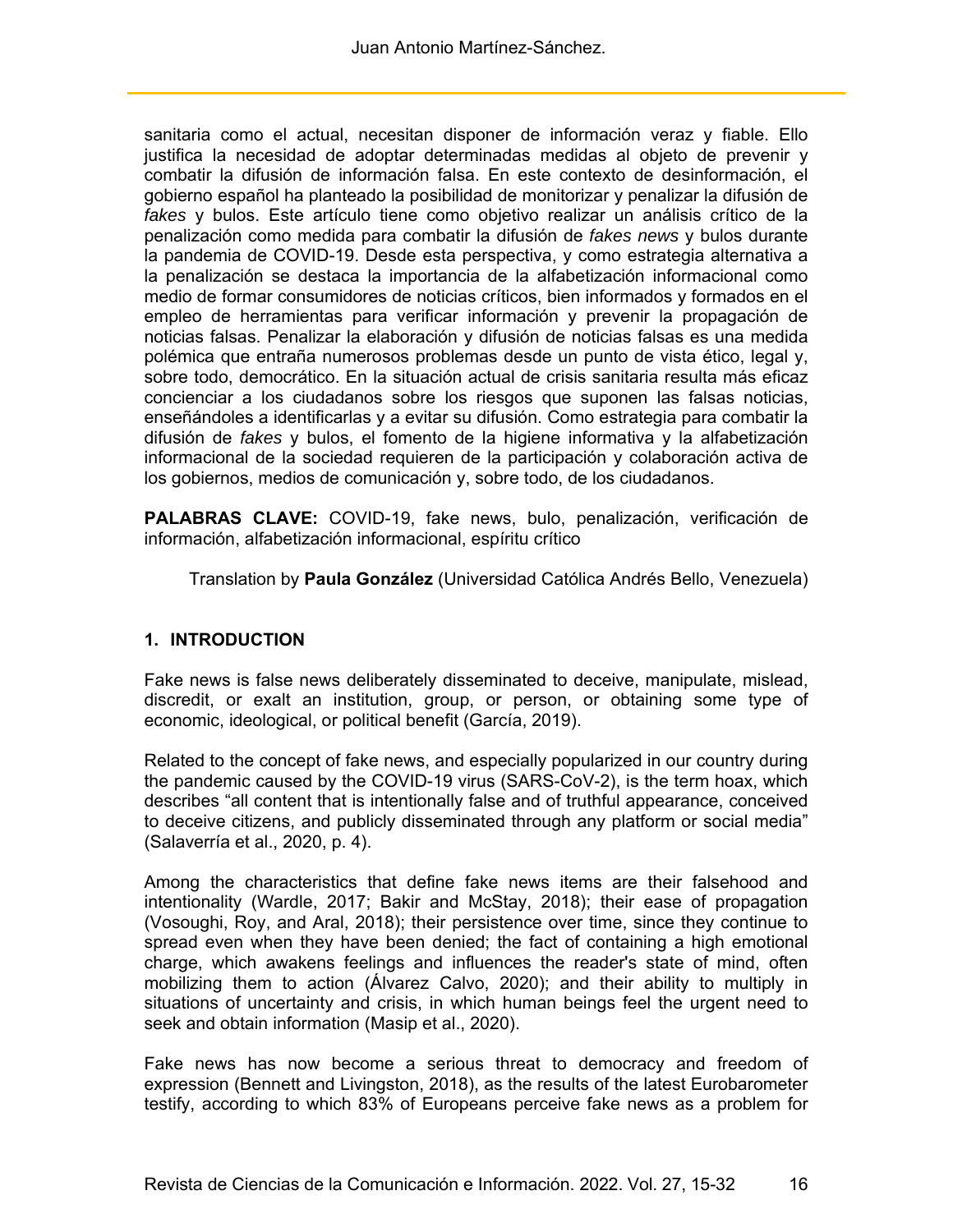democracy, in general (European Commission, 2018). Fake news misinforms and polarizes public opinion, affecting the proper democratic functioning of society and altering the coexistence of the country (Allcott and Gentzkow, 2017; Bakir and McStay, 2018).

In situations of crisis and uncertainty such as the current COVID-19 pandemic, fake news items often generate alarm and confusion, putting citizens' lives at risk, who take them for certain and even ignore information from proven and/or official sources. In this sense, the spread of fake news also constitutes a serious threat to official communication channels, especially those of public administrations (Bennett and Livingston, 2018).

## **2. OBJECTIVES**

Starting from this situation and considering the multiple consequences and adverse effects of fake news, this work aims to expose different strategies and measures to prevent and combat the development and dissemination of fake news and hoaxes. With this objective, a critical analysis of criminalization as a possible strategy promoted by the Spanish Government to combat the production and uncontrolled dissemination of fake news and hoaxes about the coronavirus and the COVID-19 pandemic in our country is carried out.

In contrast to the criminalization strategy, we highlight the role of information literacy as a means of promoting critical thinking in the population to provide it with an effective instrument to verify the information it consumes. From this perspective and as a possible solution to the problem of the spread of false information, we present a series of measures and steps that make it easier for citizens to identify the false information that circulates on digital platforms and social networks, to prevent and, thus, combat its spread.

## **3. FAKE NEWS AND COVID-19**

In recent years, we have witnessed a remarkable proliferation of hoaxes and false news related to health, wellness, and disease (Elsevier Connect, 2020). In this way, the current pandemic caused by the SARS-CoV-2 virus has become a real breeding ground for the proliferation of fake news and hoaxes, due to several factors.

In the first place, we highlight the human need to be informed in situations of crisis and uncertainty, in which emotional aspects prevail over rational ones. From this perspective, the great uncertainty and the strong emotional burden related to the health, economic, and social crisis that accompanies the COVID-19 pandemic, produces an accentuated need for information as a strategy to adapt and behave appropriately in the face of an unusual and unexpected situation (Montesi, 2020).

Another factor to consider is the absence of reliable official information about the disease and the irresponsible attitude of some authorities and politicians, who have often acted as mere propagators of disinformation (Pérez-Dasilva, Meso-Ayerdi, and Mendiguren-Galdospín, 2020). The role played by the media, which a large part of the public currently perceives as sensationalists and conditioned by their editorial line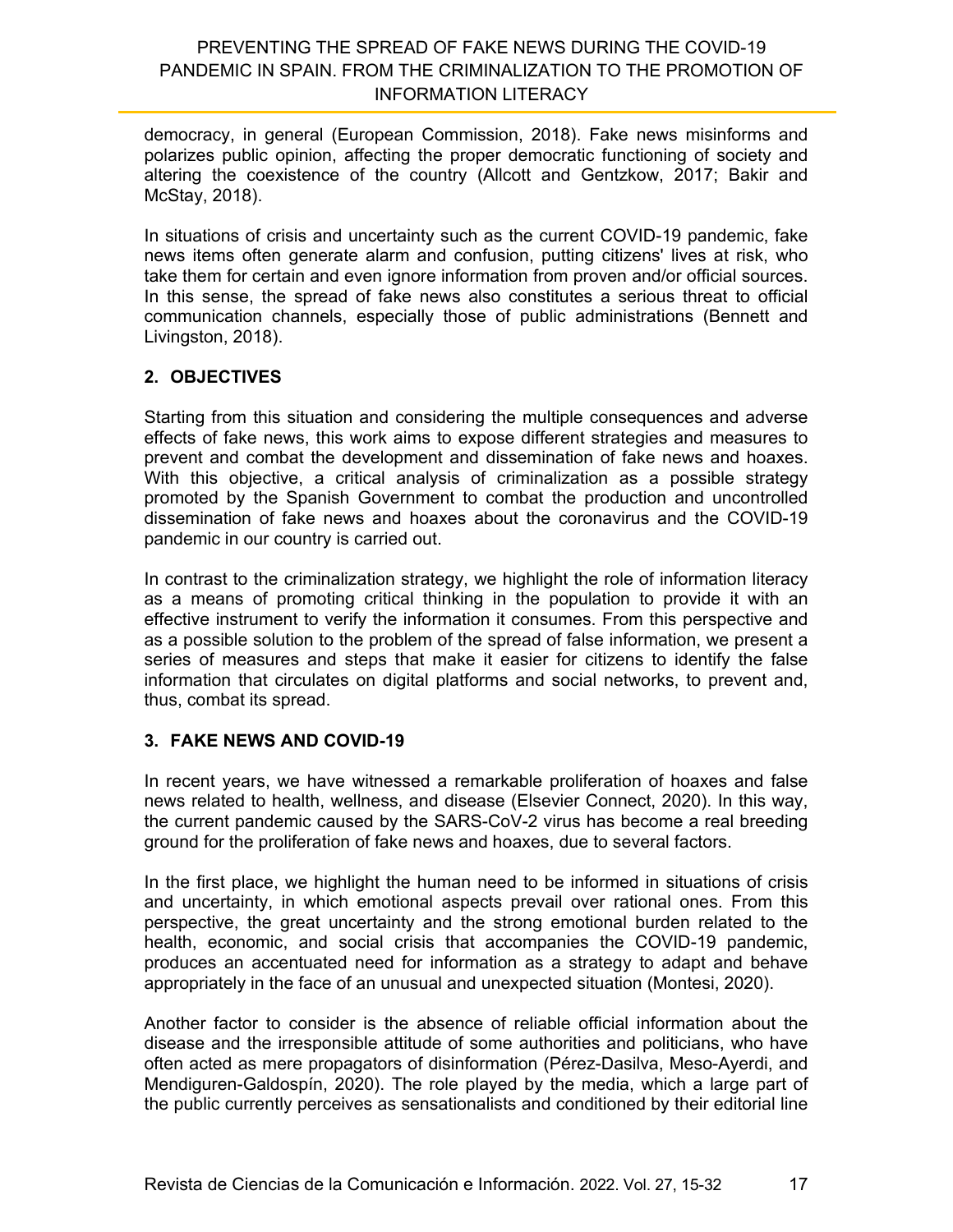when reporting on the pandemic, has done little to improve the situation, thereby generating social alarm and the loss of citizens' trust (Masip et al., 2020).

Finally, we point out that, during the confinement decreed by most countries to try to contain the spread of the COVID-19 virus, social networks have become an essential source for information and, therefore, for disinformation (Ortega, 2020). After losing trust in politicians, the media, and authorities when it comes to obtaining reliable information about the virus and the disease it causes, a large part of the public has turned to social networks in search of that information that allows them to understand and adapt to the new situation.

In this context of misinformation conformed by the above circumstances, today we are witnessing what is called an "infodemic", defined as an excess of information some accurate and some not- that makes it difficult for people to find truthful and reliable sources when they need them (World Health Organization, 2020).

Such has been the proliferation of false news during the COVID-19 pandemic in our country, that the Ministry of the Interior published a report on March 17<sup>th</sup>, 2020 in which more than 50 hoaxes and fake news were collected about the issue (Intelligence Center against Terrorism and Organized Crime, CITCO, 2020). Along the same lines, both nationally and internationally, several organizations and factcheckers have drawn up extensive and detailed lists of fake news and hoaxes spread since the epidemic began in China.<sup>1</sup>

Most of these fake news and hoaxes seek to generate alarm and confusion among the population. This has been reflected in news that has spread false information about the contagion and death by COVID-19 of personalities and authorities, such as Pope Francis, the almost entire Royal Family, and several members of the Government, including President Pedro Sánchez or the former president Pablo Iglesias.

It is important to note that a large group of widespread hoaxes refer to the health management of the pandemic, and clinical and medical aspects such as contagion, prevention, or treatment of the disease (Maldito Bulo, 2021). The confusion that these fake news and hoaxes induce increases in the absence of truthful and verified official information and as some of them come from supposed professionals or experts in the field who spread their messages through social networks (Peña, Bermejo, and Zanni, 2021).

The hoaxes about ways of contagion and alleged measures to prevent contagion and treat the disease have been particularly widespread (Sánchez-Duarte and Magallón, 2020; Moreno-Castro, Vengut-Climent, Cano-Orón, and Mendoza-Poudereux, 2021). Regarding the ways of contagion, we cite "the coronavirus is not transmitted through the air", "asymptomatic patients do not infect", "beard and mustache increase contagion", "Fernando Simón has said that it is best to become infected now because later there will not be enough hospital beds for everyone", or that the World Health

 $\overline{a}$ 

<sup>&</sup>lt;sup>1</sup> As an example of this, as of July 16<sup>th</sup>, 2021, the fact-checker *Maldita.es* had identified more than 1,100 false news, lies, and hoaxes about COVID-19 (Maldito Bulo, 2021).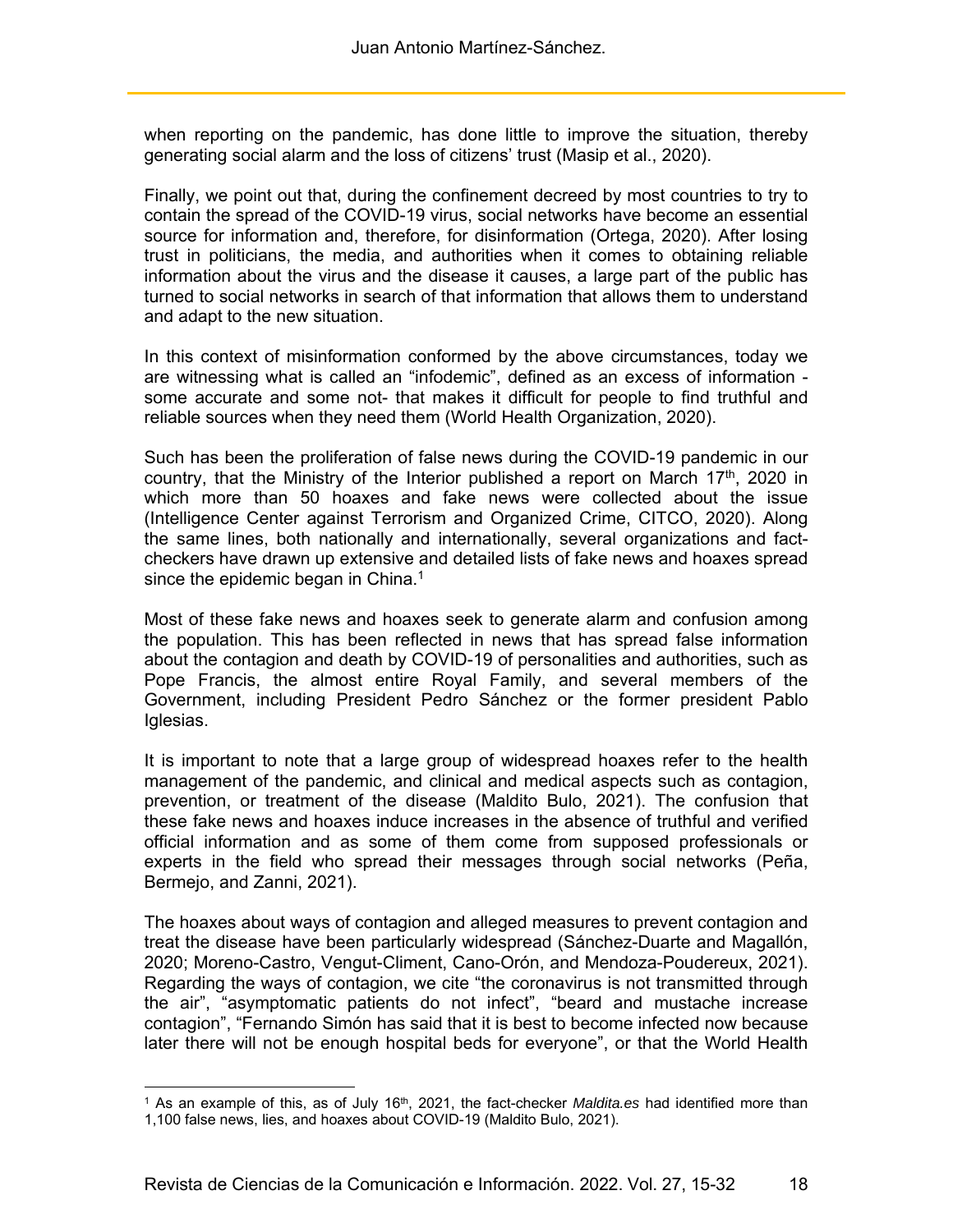Organization (WHO) "has asked to avoid having unprotected sex with animals to avoid contagion" (Maldito Bulo, 2021).

On the other hand, and based on the fact that respiratory distress is one of the serious symptoms of the coronavirus, a hoax warned that "we can know if we are infected with coronavirus if we can hold our breath for more than ten seconds." Another hoax that spread and generalized in practically all the communities is that planes or helicopters were going to spray urban centers to prevent contagion.

Besides the above, other alleged measures disseminated to prevent the spread of coronavirus have been to have sex at least every two days, smoke, consume cocaine, smear the skin with sesame oil, ingest large amounts of water or rinse the throat with hot water and salt or vinegar, disinfect with baby wipes or wash hands with child urine. According to other hoaxes, the intake of products such as wine, coffee, vitamin C, or omega fatty acids would also prevent contagion.

Regarding face masks as a measure to prevent contagion, several false information pieces have been published about their ineffectiveness and possible adverse effects of their use, including hypoxia, neurodegenerative diseases, or the increased risk of suffering from cancer (Lorenzo, 2020).

There have also been numerous hoaxes about the treatment of the disease with alleged cures and remedies such as drinking hot water, drinking sodium chlorite, lemon, and bicarbonate, eating bananas, or exposing oneself to the light of ultraviolet lamps. In this line, the information that claimed that ibuprofen aggravated COVID-19 infections caused such controversy and confusion that the Ministry of Health had to officially deny it (Spanish Agency for Medicines and Health Products, 2020).

Finally, we can cite those hoaxes that are based on irrational and conspiracy beliefs and theories, for example about the origin of the virus. According to some of these hoaxes, the coronavirus was intentionally created as a biological weapon to reduce the world's population, mainly that of the elderly, and activated by 5G technology. The development of the vaccine has also been the subject of multiple hoaxes by supporters of conspiracy theories and anti-vaccines, including the alleged death of clinical trials' volunteers, that the vaccine causes infertility, or "is made from cells of aborted fetuses" (Furlan, 2021).

From conspiracy theories, it has even been possible to deny the existence of the virus and the pandemic and reject preventive measures such as the use of face masks, social distancing, and getting the vaccine. Consequently, the numerous damages and negative effects generated by fake news and hoaxes, both in the democratic coexistence of society and the physical and psychological health of its citizens, lead to the need to identify, combat, and neutralize them.

Among the measures proposed to fight against the spread of fake news and hoaxes on the internet and social networks, we can mention: a) promote truthful and quality journalism available to all; b) modify the algorithms of internet search engines; c) strengthen fact-checkers; d) monitor and block certain web portals, profiles, and accounts on social networks; e) penalize the dissemination of false news constituting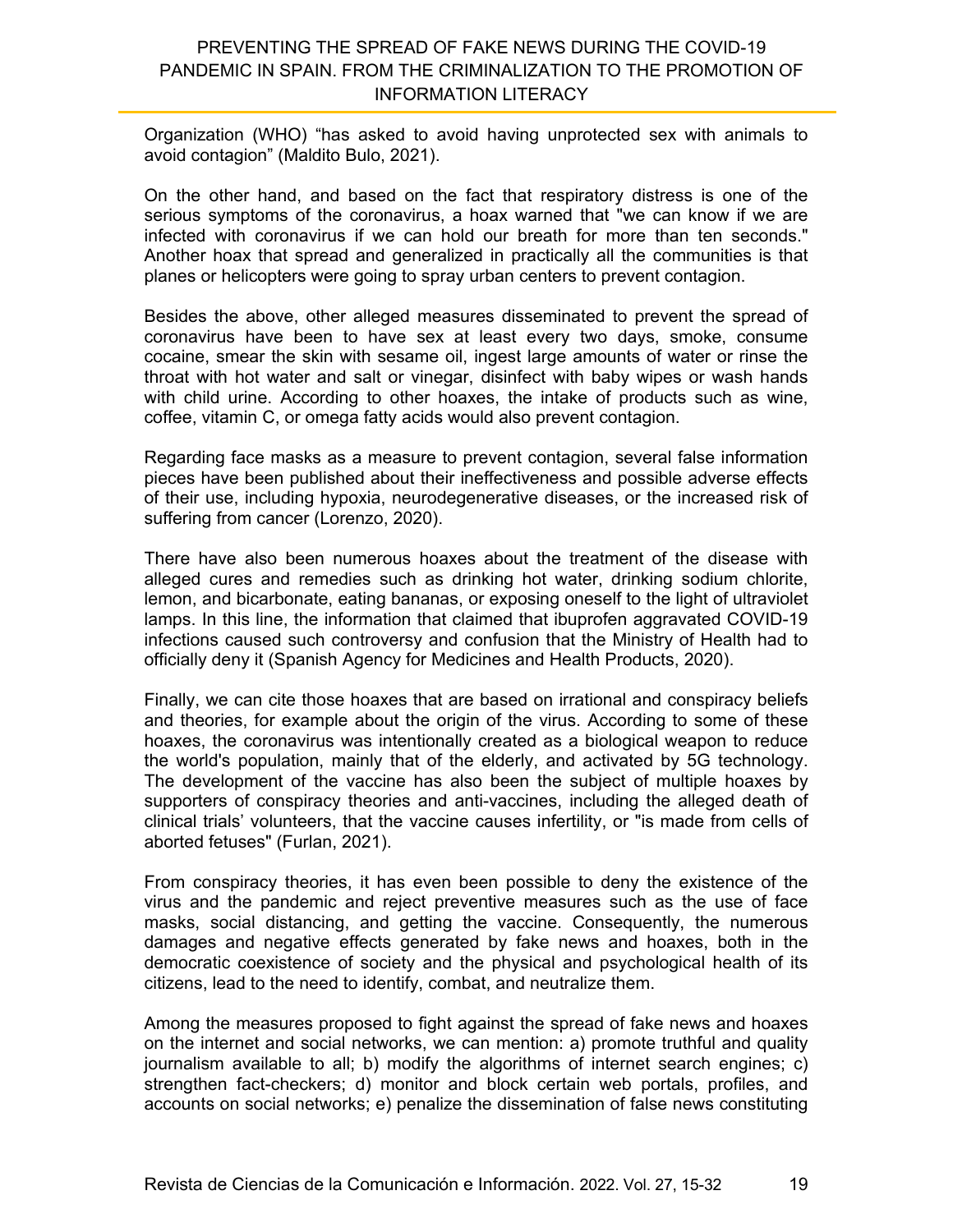crimes; and f) inform and train citizens so that they learn to distinguish between true and false information.

#### **4. THE CRIMINALIZATION APPROACH**

In managing the COVID-19 crisis, the Spanish government seems to have opted for the route of monitoring and controlling social networks to detect and report fake news, as well as for the promotion of its possible criminalization, both measures that have caused great controversy. From this perspective, the need to establish greater and more severe control mechanisms against fake news, and even new legislation to fight against disinformation, has been defended (Maldonado, 2020).

Thus, on April  $6<sup>th</sup>$ , 2020, during a press conference held at the Palacio de La Moncloa, Interior Minister Fernando Grande-Marlaska pointed out that "we are monitoring social networks and all those hoaxes and fake news that may have criminal content, and we inform the prosecutor or judicial authority" (Pool Moncloa / Villar y del Monte, 2020).

A few days later and at the request of the Government, the State Attorney General, Dolores Delgado, ordered the Attorney General's Office to prepare a report on the impact of fake news items on public opinion and their possible fit as new crimes or crimes associated with others already existing in the current Criminal Code. This measure was due to an attempt by the Government to put an end to the fake news stories spread by VOX since "some experts" considered that those responsible for the propaganda apparatus of this party could be committing a kind of "new crime of *informative terrorism*, sabotage, or creation of social alarm" (Antequera, 2020).

According to the subsequent study carried out by the Technical Secretariat of the State Attorney General's Office, depending on their form, dissemination, and significance, fake news and hoaxes disseminated during the coronavirus crisis could incur up to a dozen criminal offenses, including those of hatred, discovery and disclosure of secrets, crime against moral integrity, public disorder, insults and slander, crimes against public health (Garea, 2020).

But the controversy jumped to the media on April 19<sup>th</sup>, 2020, when the then Chief of Staff of the Civil Guard, General José Manuel Santiago, declared during the press conference of the monitoring committee of the coronavirus crisis that the armed institute worked in the fight against hoaxes disseminated through social networks, to minimize "the climate contrary" to the Government for its management against the crisis (Terradillos, 2020).

As a result of the controversy raised by General Santiago's statements, on April 21<sup>st</sup>, the then Minister of Education and Vocational Training, María Isabel Celaá, declared that the Government should "protect citizens from false messages" and that it could not accept " negative messages, ultimately fake messages" that went against scientific criteria and "the integrity of public institutions" (Radiotelevisión Española, 2020).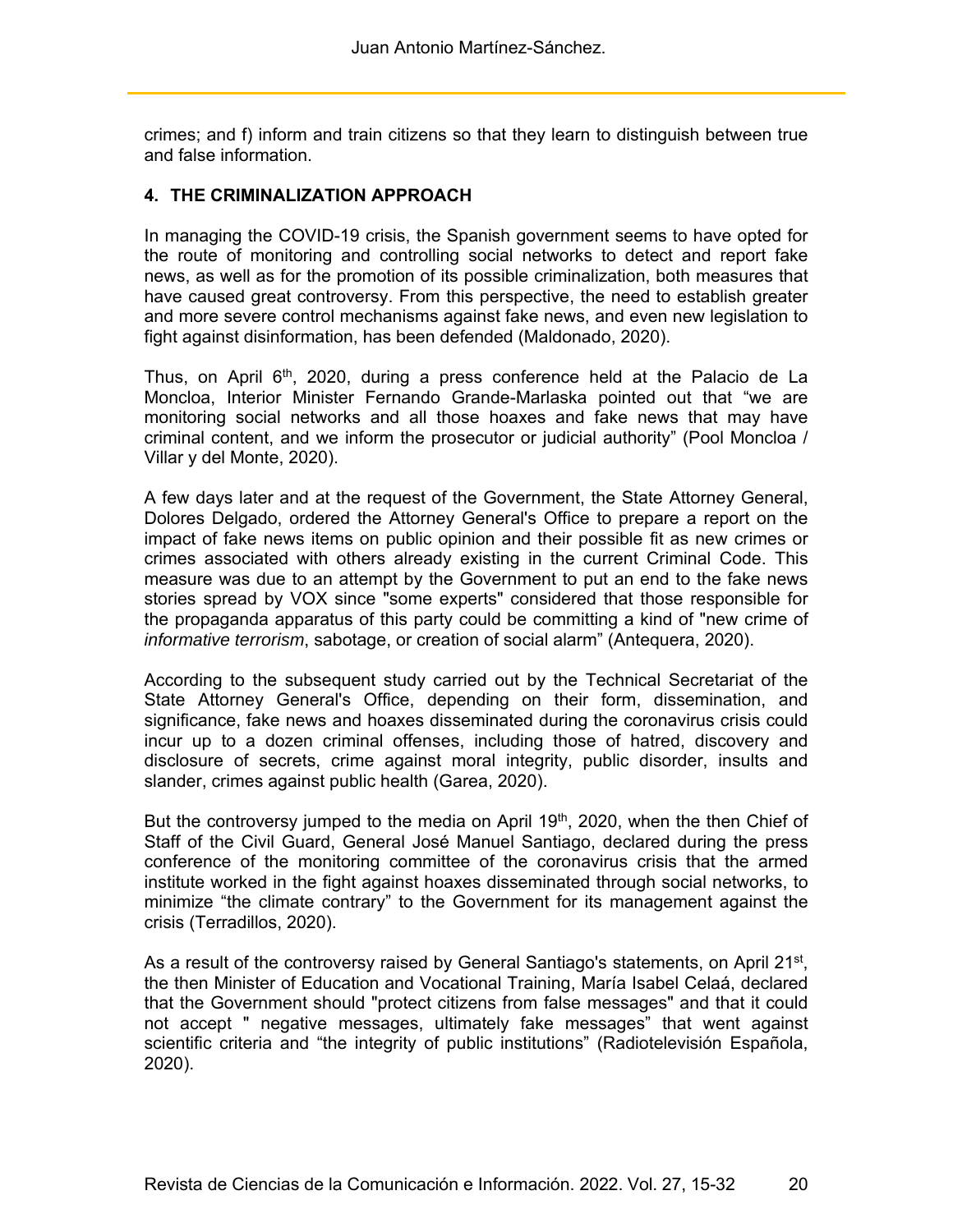However, the possible criminalization of fake news and hoaxes raises numerous problems related to conceptual, legal, and ethical aspects.

First, the absence of a precise and consensual definition of fake news (Tandoc, Lim, and Ling, 2018), which is related to the need to distinguish between the intentional dissemination of false information knowing that it is (disinformation) and the spreading of false or erroneous information involuntarily or unconsciously, due to unawareness, ignorance, or a simple desire to gain popularity (misinformation) (Wardle, 2017; Bakir and McStay, 2018). The lack of a precise definition of fake news often makes it difficult to identify these items with certainty and prevents governments from legislating against disinformation (Encabo, 2020).

Related to the above, the lack of neutrality of the fact-checkers in charge of deciding what is and what is not fake news in our country, fundamentally Maldita.es and Newtral, has been pointed out, due to their lack of impartiality and ideological neutrality (Encabo, 2020; González, 2019; Pérez Rodríguez, 2020).

On the other hand, from a legal point of view, the dissemination of fake news seems to have *a priori* a complicated fit in the current Criminal Code, since as the State Attorney General, Dolores Delgado, finally recognized, the preparation and/or dissemination of fake news and hoaxes is not, in itself, a crime (Urreiztieta, 2020). The dissemination of fake news and hoaxes could only be criminalized if they are used as a means to commit certain crimes, such as insults and slander or to promote hatred, hostility, discrimination, or violence towards certain groups due to their members belonging to an ethnic group, race, or nation (article 510 CC).

Prohibiting the dissemination of fake news could also represent an attack on the fundamental rights contained in the Spanish Constitution since it would limit the right to freedom of expression and truthful information (Mejías and López, 2020), granting the Government the power to control the information that society receives based on its own ideological interests (Encabo, 2020).

Finally, and from an ethical and moral point of view, the Government would hardly be legitimized to promote the criminalization of fake news and hoaxes when President Pedro Sánchez himself has been singled out, on several occasions, for having spread news and information classified as false during the pandemic by various media outlets and by the fact-checkers Maldita.es and Newtral (Maldito Dato, 2020; Larraz, 2020; Trillo, 2020; McLean and Pérez Maestro, 2020; CNN, 2020).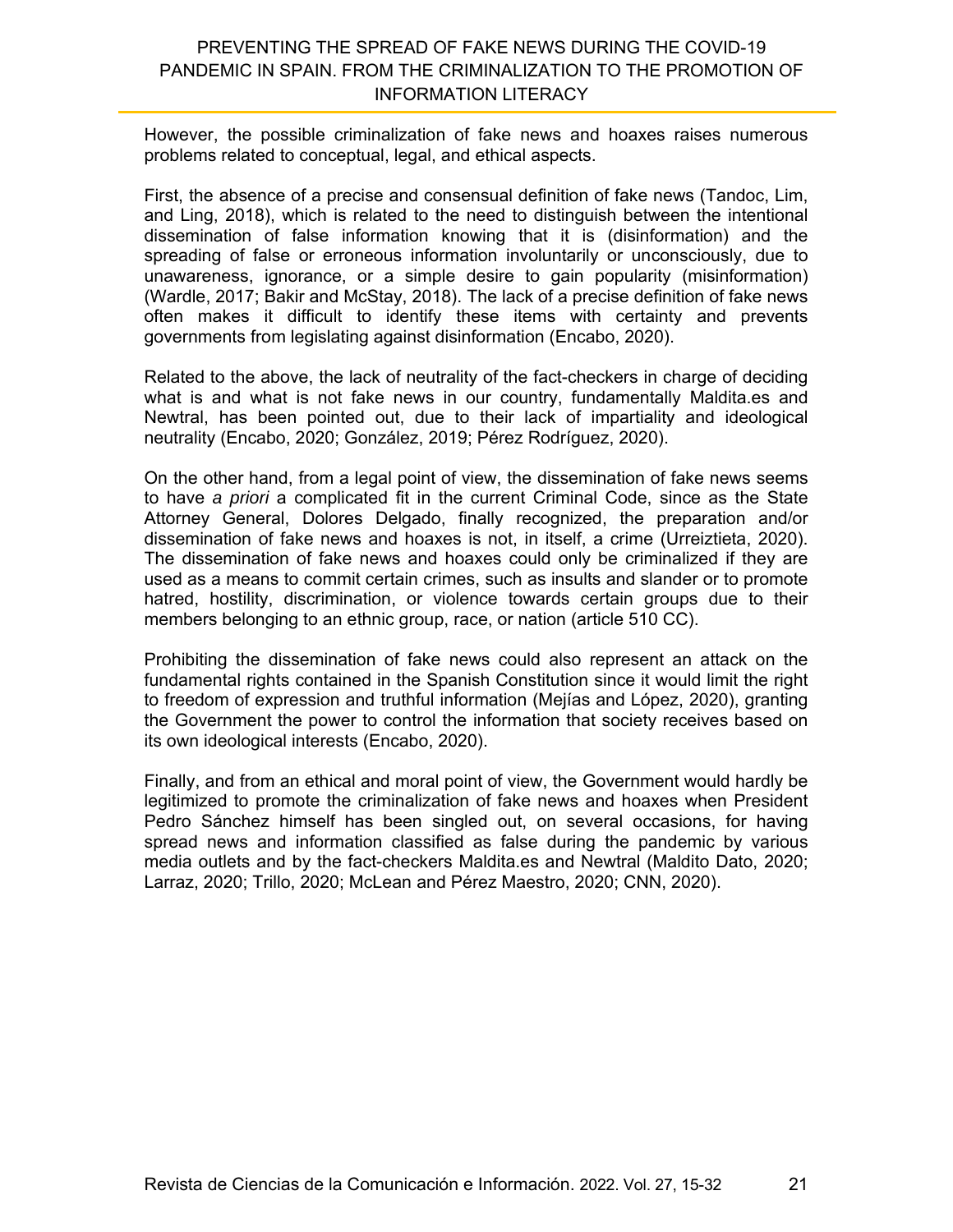

```
Figure 1: Dissemination of false information by official sources. 
Source: https://www.newtral.es/sanchez-espana-es-de-los-paises-del-mundo-que-
                   mas-test-realiza-a-su-poblacion/20200425/
```


 $CNN \rightarrow \textcircled{e}$  CNN  $\cdot$  9 may.

Spanish Prime Minister Pedro Sánchez said rankings by Johns Hopkins University showed Spain was fifth in the world in testing rates. But those international rankings appear not to exist.



**Figure 2**: *Dissemination of false information by official sources.*  **Source:** https://twitter.com/cnn/status/1259336128634720256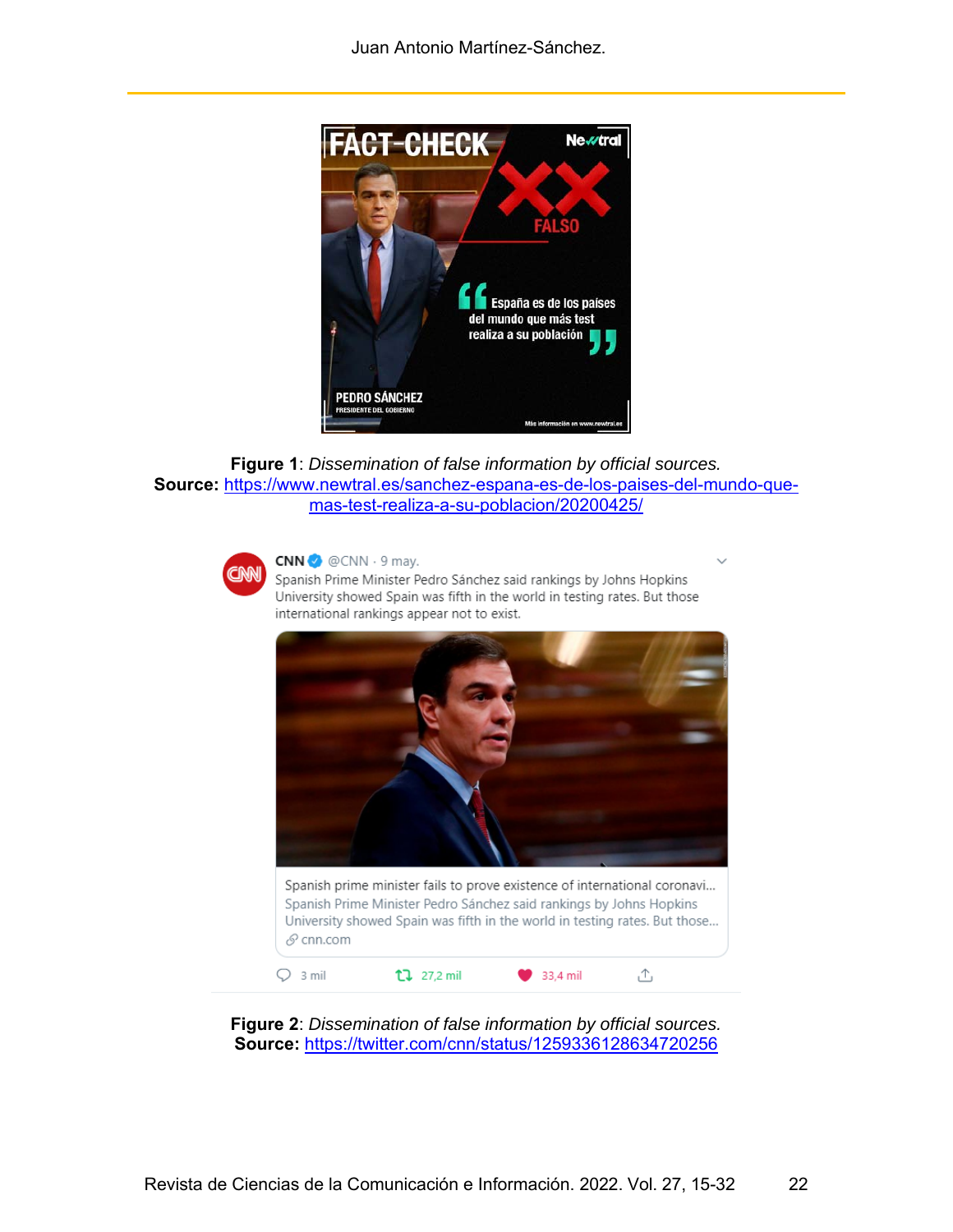#### **5. FAKE NEWS AND COVID-19 AGAINST FAKE NEWS, INFORMATION LITERACY, AND CRITICAL SPIRIT**

Regardless of the monitoring and criminalization of the dissemination of certain false news and hoaxes that could contain criminal content or intent, their prevention and control involve making citizens aware of the importance of avoiding being victims of manipulation and not participating in these channels of disinformation (Encabo, 2020).

Whether due to a lack of critical thinking or a childish and naive attitude, many people become "necessary collaborators" in the propagation of malicious messages that provoke hatred, fear, confusion, and lack of solidarity. In this sense, citizens must be aware that they should not share information whose veracity has not been verified, and that they should always demand verified and authentic news since only truthful information guarantees their freedom (Álvarez Calvo, 2020).

The most effective measure to identify and combat fake news is to train critical, welltrained and informed news consumers (Parra-Valero and Oliveira, 2018). This is achieved, fundamentally, through the so-called information literacy, defined as "the ability to think critically and make balanced judgments about any information that we find and use" (Chartered Institute of Library and Information Professionals, CILIP, 2018, p. 3).

Information literacy's main objectives are to boost critical thinking among readers and encourage them to consume information from various sources so that they can distinguish sources of reliable information from those that are not (Finley, McGowan, & Kluever, 2017), as well as fight against their own ideological biases (Aparici, García-Marín, and Rincón-Manzano, 2019). Therefore, critical thinking is a necessary skill to detect and combat fake news (International Federation of Libraries Association, IFLA, 2021; Montesi, 2020).

#### **5.1. Critical spirit and fact-checking**

Exercising critical thinking to contrast the veracity or falsity of information implies starting a verification process composed of several steps (Gragnani, 2018; IFLA, 2021; Llorca, 2017; Newtral, 2019). These steps are very useful to identify and combat the spread of fake news and hoaxes during the COVID-19 pandemic.

- 1. Faced with the slightest doubt about the veracity of a news item, the first rule is not to share it without having previously verified it (Gragnani, 2018). Hoaxes and fake news seek to manipulate our emotions, create outrage, alarm, or influence our mood so that we share them on social networks without thinking (Newtral, 2019). Therefore, it is essential to contrast and verify the news item before giving credit and disseminating it, which requires an exercise of prudence, reflection, and impulse control so as not to fall into the trap of automatic retweets (IFeel, 2020).
- 2. When assessing the truth or falsity of a news item, we must be aware of the possibility of being victims of certain cognitive biases, which affect both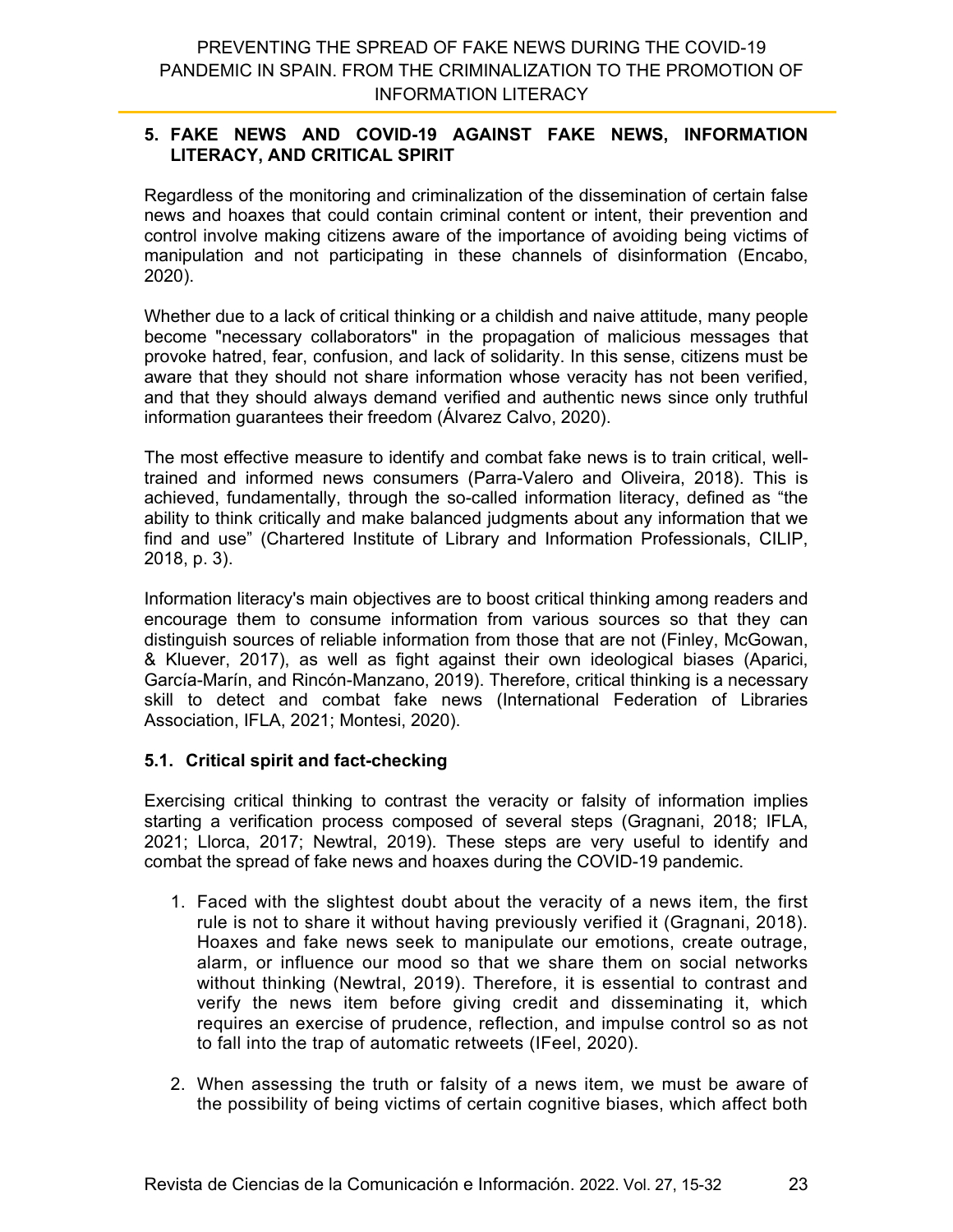the search for information that we carry out, and the selection, processing, and analysis that we make of it. Cognitive biases are misinterpretations of information that affect our ability to perceive the world around us, elaborate our thoughts and judgments, make decisions, and act accordingly.

Our personal, cultural, religious, political, and ideological interests and beliefs can condition how we behave in the face of fake news, leading us to accept as true those fake news and hoaxes that contain information related to our interests and beliefs. This process constitutes the essence of the so-called confirmation bias<sup>2</sup>, which leads us to give greater veracity to news and information that fit with our ideas and prejudices, even if they are false (Aparici, García-Marín, and Rincón-Manzano, 2019).

3. Distrust the headlines. Fake news items are often shared only because the headline arouses the reader's attention and mobilizes their emotions, such as fear or outrage (Bakir and McStay, 2018). In this regard, news headlines can provide us with useful information about whether they are true or untrue.

It may happen that, even if the headline contains false, exaggerated, or sensationalist statements, the body or content of the news item expresses the opposite, tinges, or even contradicts what the headline says. For this reason, it is important not to stay in the headline but to read the entire news story (Gragnani, 2018).

Another way to confirm the veracity of the news is to track the headline in internet search engines. If it is true, likely, other media have already reproduced it; On the contrary, if it is false, some fact-checkers may have verified that it is a hoax or false rumor (Gragnani, 2018; Newtral, 2019).

4. It is also important to check that the news is not a joke. There are certain satirical newspapers and portals that, humorously, disseminate news and fictitious/false information both through their digital platforms and websites and through social networks, so that sometimes it can be difficult to differentiate fake news from humor or satire.3

 $\overline{a}$ 2 In Cognitive Psychology, confirmation bias is defined as the tendency to seek, favor, interpret, and remember information that confirms one's beliefs, ideas, or hypotheses; and ignore or underestimate the disconfirming information (Plous, 1993).

<sup>3</sup> In Spain, we can cite the cases of *El Mundo Today* (www.elmundotoday.com) and *Hay Noticias* (www.haynoticias.es). In September 2010, the news of the TV channel Cuatro took as true and reproduced a story published by *El Mundo Today* with the headline "*The new iPod models will not have shitty music*." On another occasion, it was the newspaper *20 Minutos*, who echoed a fake news story from this media outlet according to which a client of the *El Bulli* restaurant had eaten the bill "thinking it was another dish" (Bravo, 2010).

In the case of *Hay Noticias*, famous was the news story according to which two Galician altar boys had been arrested for introducing marijuana into the *botafumeiro* (smoke expeller), a news item seen by more than two million people and which received more than 250,000 interactions on social networks. Or their "invention" about the woman who had been pretending to be blind for 28 years so as not to greet people, which was published in 23 countries and translated into 13 languages, being picked up by serious media such as *Marca, Catalunya Press, Cadena Dial*, or *Diario de Navarra* (Gosálvez, 2018).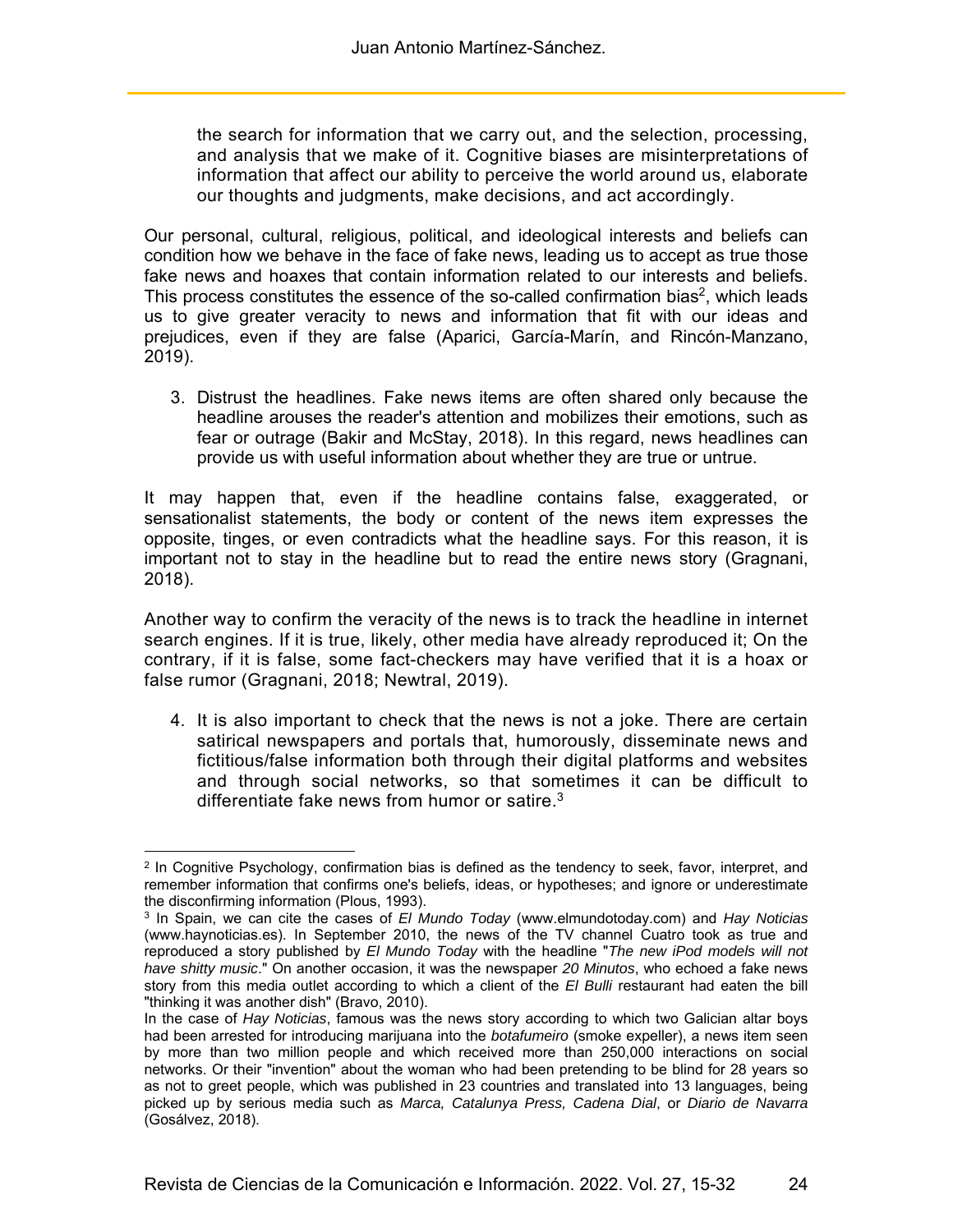Similarly, it must be taken into account that certain advertising campaigns (infomercials, sponsored content) make use of fake news to attract potential customers. For the same reason, we must question the information disseminated by *bloggers*, *YouTubers*, and *influencers* on social networks since they are frequently financially sponsored by certain brands and pursue commercial interests (Llorca, 2017).

- 5. We must also distrust information that is apparently disseminated as "exclusive news" or "breaking news." In the technological and globalized world in which we live, it is very difficult for an individual to anticipate a media outlet when communicating true breaking news. Therefore, we must be cautious when faced with alleged exclusive news from unknown sources and that reach us through social networks.
- 6. Another necessary measure is to verify the origin or authorship of the news and the reliability of its sources, making sure that these are known and/or trusted. Oftentimes, fake news and hoaxes come from web pages or portals that try to impersonate trustworthy media, using URLs (Uniform Resource Locator) that are very similar to theirs. A false URL that tries to imitate a real one or that corresponds to a non-existent domain is an indication that we are facing fake news (Álvarez Calvo, 2020).

Carrying out an internet search, entering the name of the media or the author of the news, will allow us to know the professional profile of the author. Likewise, we must pay attention to possible political and ideological biases of the author and the media outlet that publishes the news (Gragnani, 2018). For this, we can view other news inserted in the web page where the information to be verified is included, and analyze if they are just as striking or surprising; or check if the page has a section such as "Who we are" or "About us", in which we can obtain information about the media outlet (Newtral, 2019).

We must be especially careful with the news we receive in social networks, email, or instant messaging apps since, although they usually come from contacts and acquaintances, they usually refer to other supposed relatives or close friends, so that the real source is anonymous or not identifiable. We can ask the person who forwarded the news to us who they received it from, if they trust that person, and if they have verified its content in any way (Gragnani, 2018).

We must also be wary of anonymous profiles or accounts on Facebook or Twitter, since they usually have some kind of hidden motivation, generally political or ideological, or they are bots at the service of some cause.

7. The way how the news is written, its structure or format, and the language used can provide us with some clues as to its veracity. It is common for fake news to include unnecessary adjectives and/or abuse colloquial language and the use of personal pronouns, opinions, and first persons of the singular (Llorca, 2017). Similarly, the presence of inappropriate expressions, misspellings, or inappropriate features of journalistic writing constitutes another warning sign (Álvarez Calvo, 2020).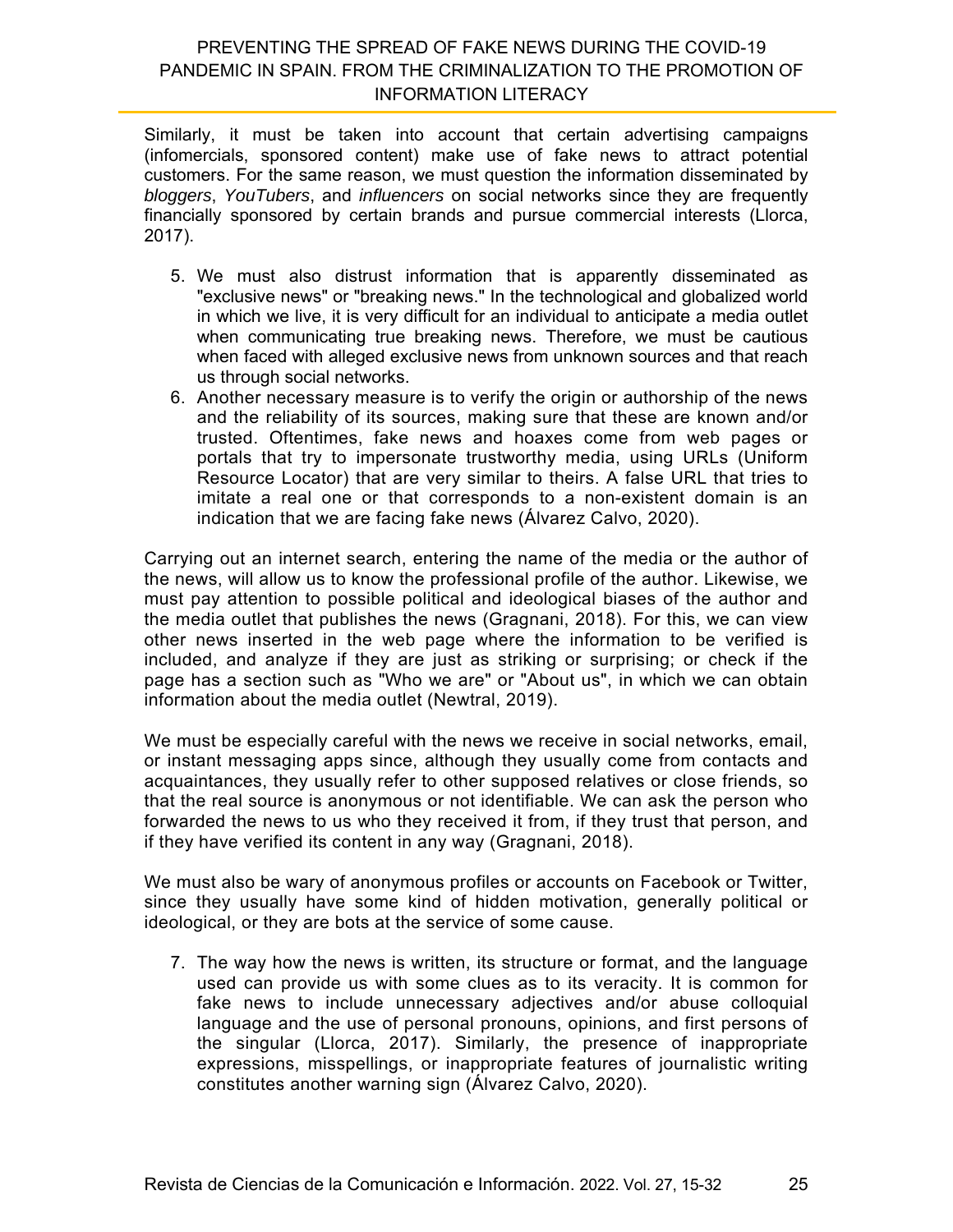- 8. When a news item is true, it is more likely to cite sources, include links to other content or external sources, or mention official documents (Gragnani, 2018). On the contrary, fake news items usually present the content without citing any link, person, statistic, or official source that endorses it (Newtral, 2019). Therefore, we must distrust the veracity of the news that mentions studies, reports, or expert opinions without including the link to said sources. If the news includes such links, we will go to the original sources to confirm the information (Llorca, 2017).
- 9. Another requirement is to verify the context of the news, checking if it is dated. Taking a story out of its original context and disclosing it on a different date is another clear example of misinformation to take into account (Gragnani, 2018).

The images, photographs, and infographics that accompany the news or information can also be revealing of its truth or falsehood. These images may have been manipulated or retouched by computer programs, or be authentic but taken out of context to make believe the lies they accompany.

Determining the falseness of the images requires the use of specialized software, as well as certain technical training that is not always available to every user (Aparici, García-Marín, and Rincón-Manzano, 2019), which requires the promotion and development of image-verification mechanisms (Cea-Esteruelas, 2018). When suspecting that an image has been taken out of its original context, it is advisable to carry out a "reverse search" (Gragnani, 2018), to obtain all the available information about that image.<sup>4</sup>

Fake news and hoaxes can also take the form of audio or video recordings made by people apparently without bad intentions or political or ideological motivations. These recordings usually try to create alarm and confusion by spreading some kind of immediate or imminent danger, convince us of something without evidence, or incite hatred against a specific group or collective (Newtral, 2019). An internet search by entering in a search engine the keywords that summarize the news and the name of the social network in which it has been disseminated can help confirm its veracity (Gragnani, 2018).

10. Finally, we must bear in mind that technology itself offers us several tools to automatically perform some of the previous steps. This is the case of *BS Detector* and *Fake News Detector*, plug-ins for Internet browsers that analyze the content of the web pages we visit and allow us to detect the existence of fake news. In the same way, we can go to fact-checkers such as FactCheck.org or PolitiFact.com in the United States; or Maldita.es and Newtral in Spain.

 $\overline{a}$ 

<sup>4</sup> The "reverse search" is a technique that allows you to obtain information about an image, locate its source and when it was taken or edited, identify the web pages where it appears, or even find the person who created it. There are computer apps to carry out this type of search, for example: https://images.google.com/, https://reverse.photos/, or https://yandex.com/images/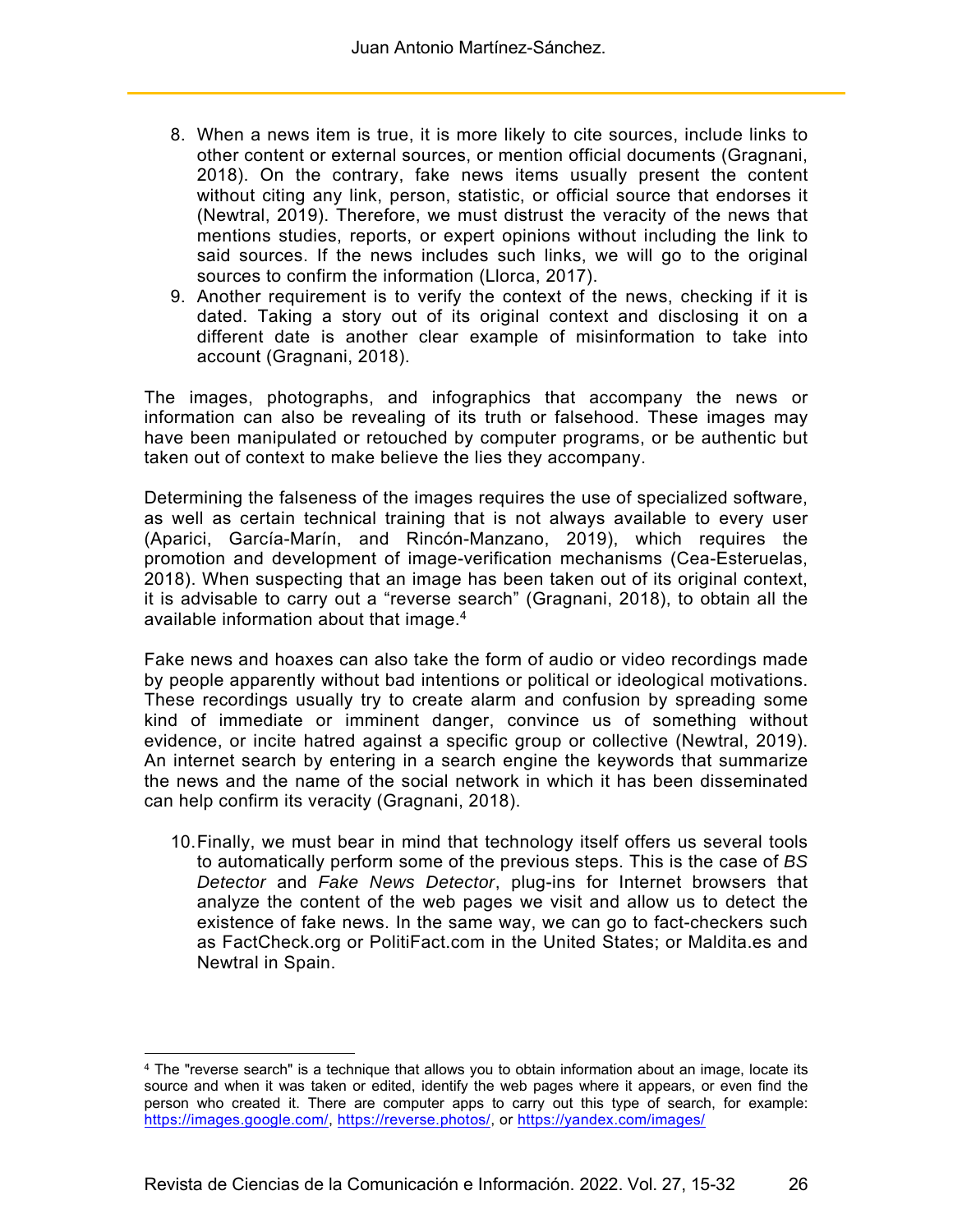## **6. CONCLUSIONS**

The production and dissemination of fake news and hoaxes is a communicative process that acquires great importance in situations of crisis and uncertainty. Fake news and hoaxes pose a threat to the democracy of countries and the coexistence and health of their citizens. Furthermore, in times of health crisis such as the current COVID-19 pandemic, the intentional dissemination of false information creates confusion and alarm, spreads fear, and contributes to the politicization and polarization of society.

It is in times of uncertainty and crisis like the current one when citizens need up-todate, immediate, and, above all, truthful and accurate information. This requires the adoption of various measures to combat the production and dissemination of false news, including promoting quality journalism; enhancing fact-checking mechanisms; monitor and, if necessary, block certain web portals, profiles, and accounts on social networks; and criminalize certain conducts that may constitute criminal offenses.

In the context of the COVID-19 pandemic and the accompanying health and information crisis, the Spanish Government has raised the possibility of criminalizing the production and dissemination of fake news and hoaxes, either by creating new criminal offenses that include the so-called *informative terrorism*, or by including these behaviors in criminal offenses currently included in the Criminal Code, such as crimes of incitement to hatred, insults, or slander. However, the possible criminalization of fake news and hoaxes entails numerous problems that are difficult to solve and that include formal, ethical, moral, and legal issues.

In any case, preventing and combating disinformation during the current pandemic involves promoting information literacy and information hygiene in society, so that citizens are aware of the risks posed by fake news and hoaxes and learn to use strategies and tools to identify them and prevent their uncontrolled spread.

Information literacy implies promoting greater knowledge among the population of fake news and hoaxes, their characteristics, their production and dissemination mechanisms, and, above all, their consequences for society. In this sense, and as pointed out by various authors (Costa-Sánchez and López-García, 2020; Salaverría et al., 2020) we highlight the need to promote research on the subject and to transfer and transmit the results to the population.

As a strategy, information literacy requires the media to have an active role, which must become quality informational references for citizens, abandoning the ideological biases that largely characterize their editorial lines for the sake of greater objectivity and political neutrality.

Information literacy aims to teach citizens to act in a reflective, critical, and responsible way, so that they verify the veracity of the information they receive before sharing or disseminating it. This will enable the implementation of informative and communicative mechanisms and channels that facilitate the verification of news by creating, for example, lists and virtual communities of users and readers on social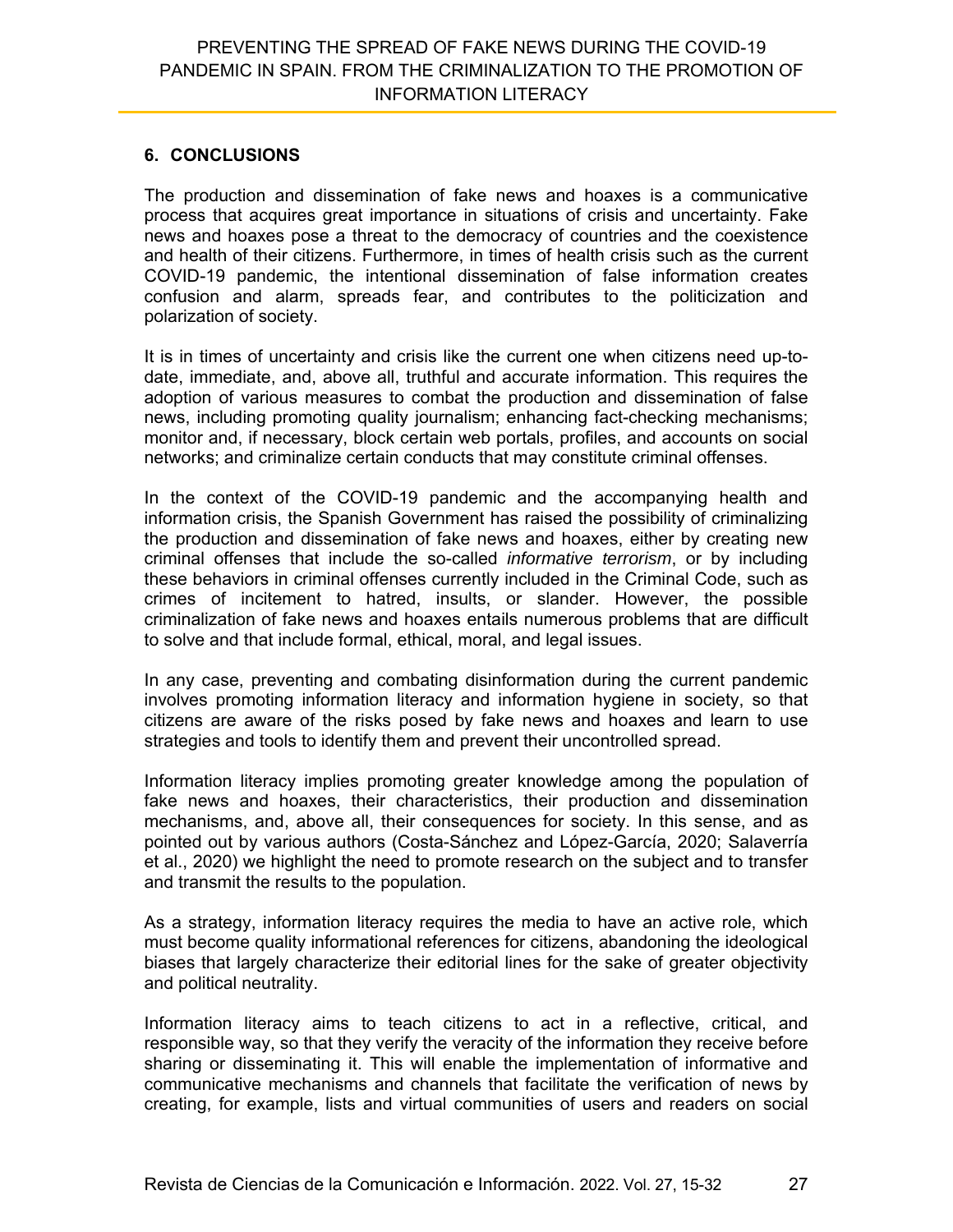networks. In this way, and in an exercise of shared responsibility, citizens will be able to verify the veracity of the information they receive and, if it is not true, alert the person who sent it of its falsehood (Editorial Nobbot, 2020).

Therefore, information literacy stands as one of the main tools to fight against the misinformation that causes fakes news and hoaxes. Let us not forget that there is no greater enemy to disinformation than well-trained and informed citizens.

## **7. REFERENCES**

- Agencia Española de Medicamentos y Productos Sanitarios. (2020). *La AEMPS informa que ningún dato indica que el ibuprofeno agrave las infecciones por COVID-19*. Ministerio de Sanidad. https://tinyurl.com/ummr4b6
- Allcott, H. y Gentzkow, M. (2017). Social Media and Fake News in the 2016 Election. *Journal of Economic Perspectives, 31*(2), 211–236. https://doi.org/10.1257/jep.31.2.211
- Álvarez Calvo, P. (2020). 'Fake news', la otra pandemia que arrasa el planeta. *Cinco Días*. https://tinyurl.com/dztud37r
- Antequera, J. (2020). Los «tuiteros» de Vox se enfrentarán a una pena de hasta 5 años de cárcel por sus bulos en redes sociales. *Diario 16*. https://tinyurl.com/3r3c8874
- Aparici, R., García-Marín, D. y Rincón-Manzano, L. (2019). Noticias falsas, bulos y trending topics. Anatomía y estrategias de la desinformación en el conflicto catalán. *El Profesional de la Información, 28*(3), https://doi.org/10.3145/epi.2019.may.13
- Bakir, V. y McStay, A. (2018). Fake News and the Economy of Emotions: Problems, causes, solutions. *Digital Journalism, 6*(2), 154- 175. https://doi.org/10.1080/21670811.2017.1345645
- Bennett, W. L. y Livingston, S. (2018). The disinformation order: Disruptive communication and the decline of democratic institutions. *European Journal of Communication, 33*(2), 122-139. https://doi.org/10.1177/0267323118760317
- Bravo, G. (2010). Un periódico satírico online deja en evidencia a la 'prensa seria'. *El Confidencial*. https://tinyurl.com/ydccr2w7
- Cea-Esteruelas, N. (2018). La fotografía periodística y los social media: la jornada del 1 de octubre en Cataluña. *Miguel Hernández Communication Journal, 2*(9), 359-377. https://doi.org/10.21134/mhcj.v0i9.260
- Centro de Inteligencia contra el Terrorismo y el Crimen Organizado, CITCO. (2020). *Fake news y desinformaciones sobre el virus COVID-19 en fuentes abiertas*. Madrid: Ministerio del Interior. https://tinyurl.com/t8kdwfxx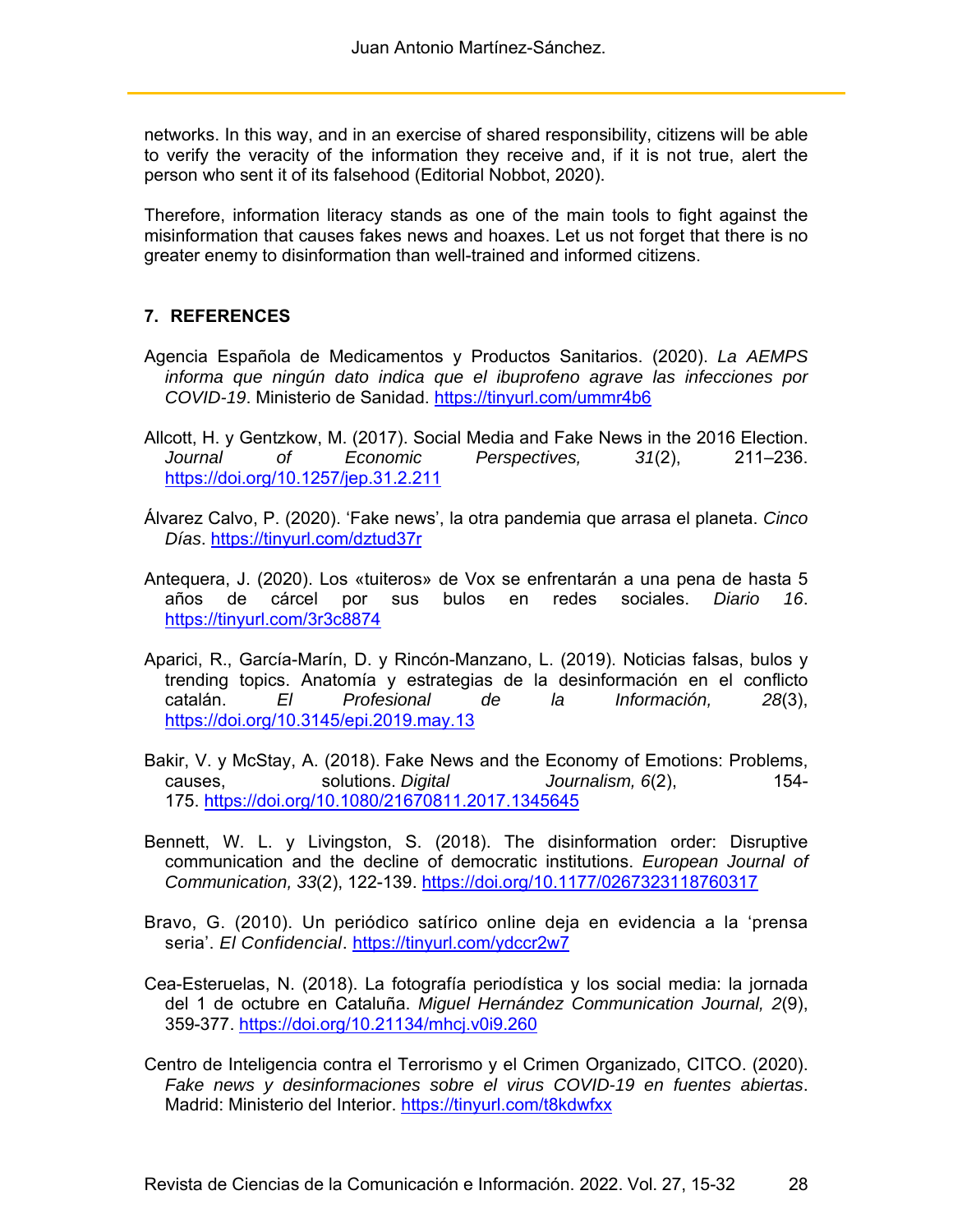- Chartered Institute of Library and Information Professionals. (2018). *Definition of information literacy*. Cilip. The Library and Information Association; Information Literacy Group. https://infolit.org.uk/ILdefinitionCILIP2018.pdf
- CNN [@CNN] (2020). *Spanish Prime Minister Pedro Sánchez said rankings by Johns Hopkins University showed Spain was fifth in the world in testing rates. But those international rankings appear not to exist* [tuit]. Twitter. https://twitter.com/CNN/status/1259336128634720256
- Editorial Nobbot (2020). Periodismo abierto y responsabilidad compartida en tiempos del coronavirus. *Nobbot*. https://www.nobbot.com/articulos/bulossobre-el-coronavirus-periodismo/
- Elsevier Connect (2020). 'Fake news', bulos y contenidos en salud: una tendencia con muchos riesgos. *Elsevier*. https://tinyurl.com/7sarh2jm7
- Encabo, I. (2020). La falta de una definición de fake-news permite a los Gobiernos acercarse a la censura. *El Independiente*. https://tinyurl.com/3nxhae26
- European Commission (2018). *Report: Flash Eurobarometer 464. Fake news and disinformation online*. March, 13. https://doi.org/doi:10.2759/559993
- Finley, W., McGowan, B. y Kluever, J. (2017). Fake news: An opportunity for real librarianship. *ILA reporter, XXXV*(3). https://tinyurl.com/shd62tdu
- Furlan, A. (2021). Guía para desmentir 24 bulos sobre la vacuna de COVID-19. *The Conversation*. https://tinyurl.com/4j8j7m7y
- García, G. J. (2019). *Las fake news en la lógica de la posverdad*. p. 12. https://tinyurl.com/uku72xdj
- Garea, F. (2020). La Fiscalía considera que difundir bulos puede incurrir en una decena de delitos. *El Confidencial*. https://tinyurl.com/4e79c9yn
- González, J. M. (2019). El doble salto mortal de Ana Pastor, juez y parte: ¿quién vigila a la vigilante de las fake news? *El Español*. https://tinyurl.com/62f85283
- Gosálvez, P. (2018). Marihuana en el botafumeiro, ¿puede un chiste ser 'fake news'? *El País*. https://tinyurl.com/mz6fujxp
- Gragnani, J. (2018). Guía básica para identificar noticias falsas (antes de mandarlas a tus grupos de WhatsApp). *BBC*. https://www.bbc.com/mundo/noticias-45561204

IFeel (2020). La psicología del bulo: así actúa nuestra mente ante las noticias falsas. *Ethic*. https://ethic.es/2020/05/la-psicologia-del-bulo/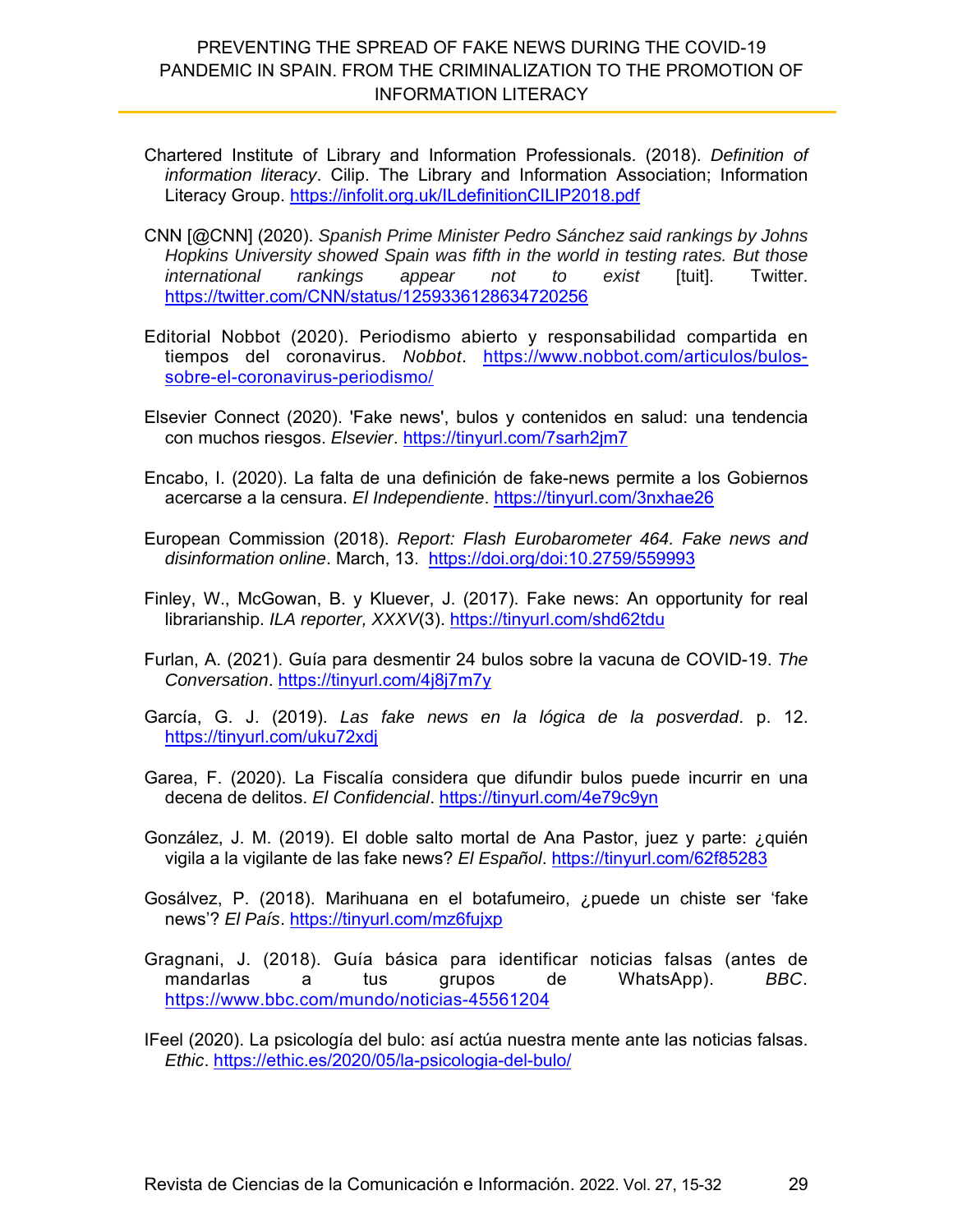- International Federation of Libraries Association, IFLA. (2021). *How to spot fake news*. https://www.ifla.org/publications/node/11174
- Larraz, I. (2020). Es falso que España sea el octavo país de la OCDE con más test por habitante. *Newtral.es*. https://tinyurl.com/96s8nx7a
- Llorca, A. A. (2017). ¿Verdad o ficción? Esta guía para identificar noticias falsas te ayudará a saberlo. *Nobbot*. https://www.nobbot.com/redes/como-identificarnoticias-falsas/
- Lorenzo, A. (2020). Ni causan hipoxia ni han muerto niños por usarlas en Alemania: los bulos sobre las mascarillas durante la pandemia de COVID-19. *Newtral.es*. https://tinyurl.com/579t9b4z
- Maldito Bulo (2021). La COVID-19 y sus bulos: 1127 mentiras, alertas falsas y desinformaciones sobre el coronavirus. *Maldita.es* https://tinyurl.com/fr353yc
- Maldito Dato (2020). Es falso que España sea el primer país que «tomó medidas de confinamiento en todo Occidente» como dice Pedro Sánchez. *Maldita.es*. https://tinyurl.com/th4ybajn
- Maldonado, A. (2020). 'Fake news' versus realidad. *The Huffington Post*. https://tinyurl.com/ey6nhwsd
- Masip, P., Aran-Ramspott, S., Ruiz-Caballero, C., Suau, J., Almenar, E. y Puertas-Graell, D. (2020). Consumo informativo y cobertura mediática durante el confinamiento por el Covid-19: sobreinformación, sesgo ideológico y sensacionalismo. *El profesional de la información*, 29(3), e290312. https://doi.org/10.3145/epi.2020.may.12
- McLean, S. y Pérez Maestro, L. (2020, May). Spanish prime minister fails to prove existence of international coronavirus testing rankings he cited. *CNN*. https://tinyurl.com/94pe4uek
- Mejías, M. y López, N. (2020, 7 de abril). Los bulos se extienden en la red sin fácil castigo en el Código Penal. *Agencia EFE*. https://tinyurl.com/swp4xds
- Montesi, M. (2020). *Las fake news sobre el COVID-19: ¿qué aprendemos de ellas?* [Preprint] http://eprints.rclis.org/39894/
- Moreno-Castro, C., Vengut-Climent, E, Cano-Orón, L. y Mendoza-Poudereux, I. (2021). Exploratory study of the hoaxes spread via WhatsApp in Spain to prevent and/or cure COVID-19. *Gaceta Sanitaria*. https://doi.org/10.1016/j.gaceta.2020.07.008
- Newtral (2019). Ocho claves para detectar noticias falsas. *Newtral*. https://tinyurl.com/2t8af6ye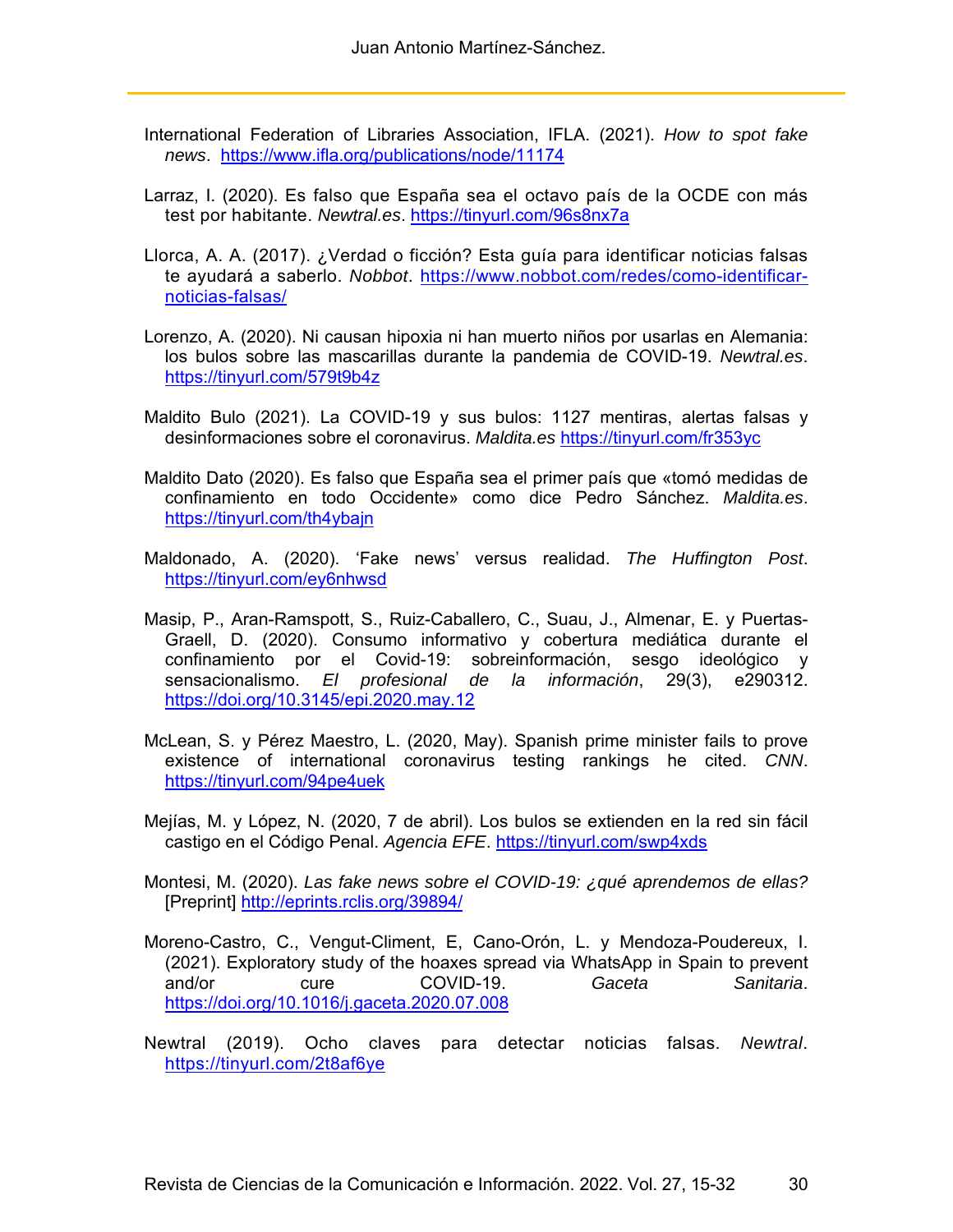- Organización Mundial de la Salud (2020). *Novel coronavirus (2019-nCoV). Situation report - 13*. https://tinyurl.com/3wp46ted
- Ortega, A. (2020). *Infodemia y mediademia*. Real Instituto Elcano. https://blog.realinstitutoelcano.org/infodemia-y-mediademia/
- Parra-Valero, P. y Oliveira, L. (2018). Fake news: una revisión sistemática de la literatura. *(OBS\*) Observatorio Journal*, Special Issue, 54-78. https://doi.org/10.15847/obsOBS12520181374
- Pérez-Dasilva, J. A., Meso-Ayerdi, K. y Mendiguren-Galdospín, T. (2020). Fake news y coronavirus: detección de los principales actores y tendencias a través del análisis de las conversaciones en *Twitter*. *El profesional de la información*, *29*(3), e290308. https://doi.org/10.3145/epi.2020.may.08
- Pérez Rodríguez, M. A. (2020). El Gobierno concedió a la 'verificadora de bulos' Maldita.es una subvención de 6.000 euros antes de las elecciones. *Libertad Digital*. https://tinyurl.com/c2zvjcw
- Peña, G., Bermejo, E. y Zanni, S. (2021). Fact checking durante la COVID-19: análisis comparativo de la verificación de contenidos falsos en España e Italia. *Revista de Comunicación, 20*(1), 197-215. https://doi.org/10.26441/RC20.1-2021- A11
- Plous, S. (1993). *The Psychology of Judgment and Decision Making*. New York: McGraw-Hill. ISBN: 978 0 07050477 6
- Pool Moncloa / Villar, J. y del Monte, D. (2020). Rueda de prensa de los ministros de Interior, Fernando Grande-Marlaska, y de Justicia, Juan Carlos Campo. *La Moncloa*. https://tinyurl.com/tbwanxdf
- Radiotelevisión Española (2020, 21 de abril). Entrevista en TVE. Celaá justifica que la Guardia Civil desmienta bulos contra la ciencia y «contra la integridad de las instituciones». *RTVE.es*. https://tinyurl.com/rn8hn3zv
- Salaverría, R., Buslón, N., López-Pan, F., León, B., López-Goñi, I. y Erviti, M. C. (2020). Desinformación en tiempos de pandemia: tipología de los bulos sobre la Covid-19. *El profesional de la información*, *29*(3), e290315. https://doi.org/10.3145/epi.2020.may.15
- Sánchez-Duarte, J. M. y Magallón, R. (2020). Infodemia y COVID-19. Evolución y viralización de informaciones falsas en España. *Revista española de comunicación en salud*, Suplemento 1, 31-41. http://dx.doi.org/10.20318/recs.2020.5417

Tandoc, E. C. Jr., Lim, Z. W. y Ling, R. (2018). Defining «Fake News». *Digital Journalism, 6*(2), 137-153. https://doi.org/10.1080/21670811.2017.1360143